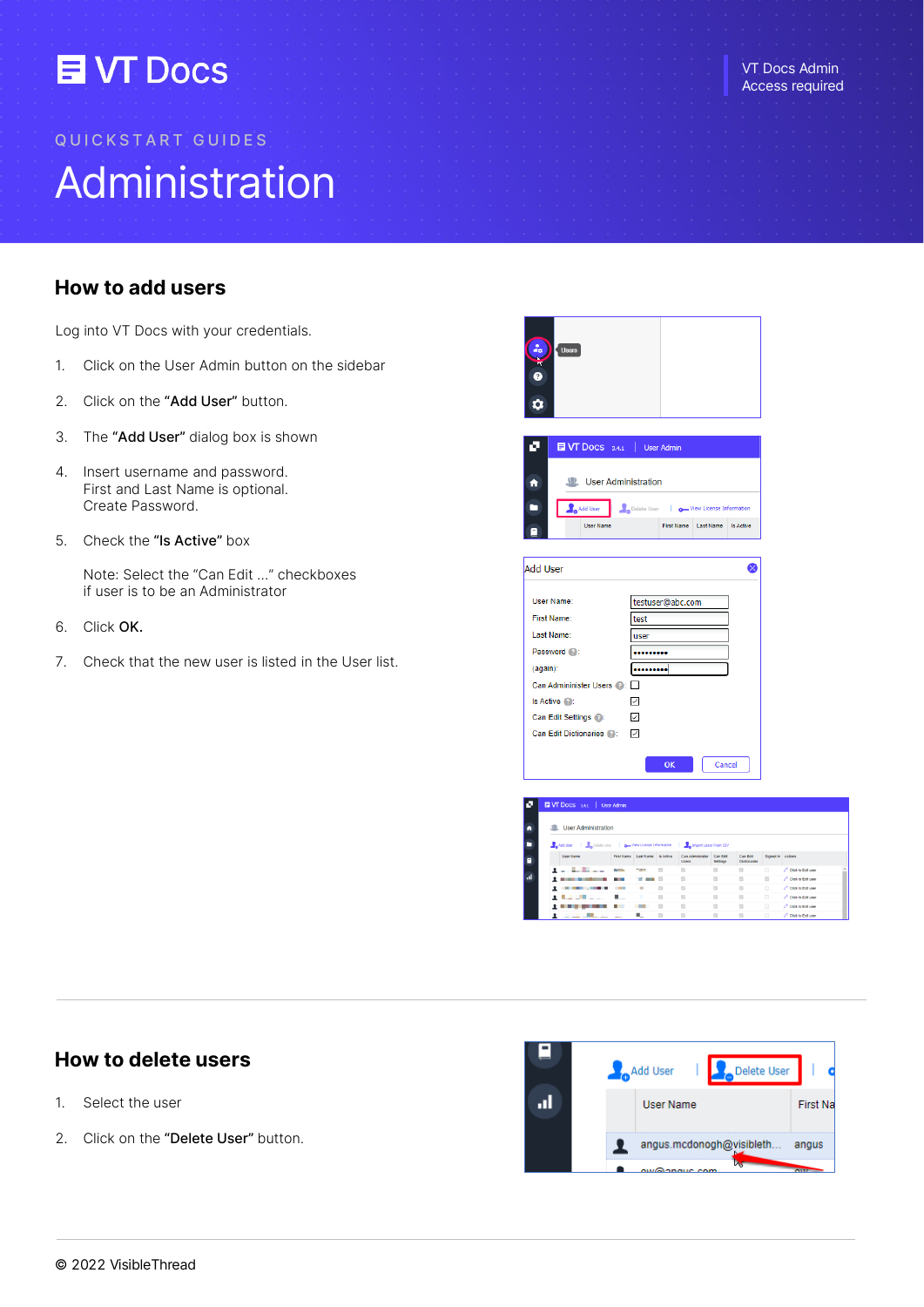## How to edit settings

VT Docs settings are configurable from the Settings menu.

- Configure your Readability threshold settings and Ignore list.
- Update your Acronym Ignore List
- Create Macros for customized outputs. Our Customer Success team can help you upload a macro if needed.

|                | <b>EVT Docs</b> 3.4.1  <br><b>Settings</b>                                                                                             |      |
|----------------|----------------------------------------------------------------------------------------------------------------------------------------|------|
| ₳              | <b>Settings</b>                                                                                                                        |      |
| ▬<br>Ξ         | <b>Readability Ignore List</b><br>$=$<br>- 0<br>Define a list of words and phrases that we will ignore when checking your Readability  | Fat  |
| al.            | <b>Readability Settings</b><br>-0-<br>Set good/medium/bad thresholds for readability scores, passive voice. Enable LIX to always be on | Edit |
|                | <b>Acronym Ignore List</b><br>Aą,<br>Define a list of words that we will ignore when searching for possible acronyms                   | Edit |
| ż.             | <b>Notes Categories</b><br>$=$<br>Define color-coded categories for notes                                                              | Fat  |
| $\bullet$<br>۰ | <b>Excel Output Customization Options</b><br>⊞<br>View or upload an Excel Workbook that contains macros used to customize outputs      | Fat  |

## Readability Ignore List

- $\bullet$ 1. Click on the Settings menu icon.
- 2. Click the "Edit" button opposite "Readability Ignore List".
- 3. Click the "Add" button.
- 4. Add your term to the new row.
- 5. Click "Save Changes".
- 6. To remove a term, select the row and click "Remove"
- 7. Click "Save Changes".

#### Import your "Ignore list" from .csv

Write your list of terms and phrases within MS Excel before creating in VT Docs.

- 1. Create a new MS Excel file.
- 2. Populate Column A with the terms and phrases.
- 3. Save the file as a .csv file to your local desktop.

#### Import your Readability "Ignore list" Terms

- 1. Click on the "Import from CSV" button in the "Readability Ignore list" dialog box is displayed
- 2. Select "Browse" and locate your csv file location
- 3. Select your import option. You can Append or Overwrite exiting "Ignore list". Keep the default option for your first ignore list.
- 4. Click "Import"
- 5. Your "Ignore list" is displayed on screen.

#### Export your Readability "Ignore list" Terms

1. Click on the "Export to CSV" button in the "Readability Ignore list" dialog box to review your full Ignore list with your team or use to build a larger list for import.



| File to Import:       | C:\fakepath\ECCC_Watch'<br><b>Browse</b> |
|-----------------------|------------------------------------------|
| <b>Import Options</b> |                                          |
|                       | • Append to exisiting ignore list        |
|                       | Overwrite exisiting ignore list          |

| Readability Ignore List |               |                                                                            |  |  |  |
|-------------------------|---------------|----------------------------------------------------------------------------|--|--|--|
| Readability.            |               | This is a list of words and phrases that we will ignore when checking your |  |  |  |
| Add & Remove            | Export to CSV | Import from CSV                                                            |  |  |  |
| Ignore List word/phrase |               |                                                                            |  |  |  |
| Administration          |               |                                                                            |  |  |  |
| Administrative          |               |                                                                            |  |  |  |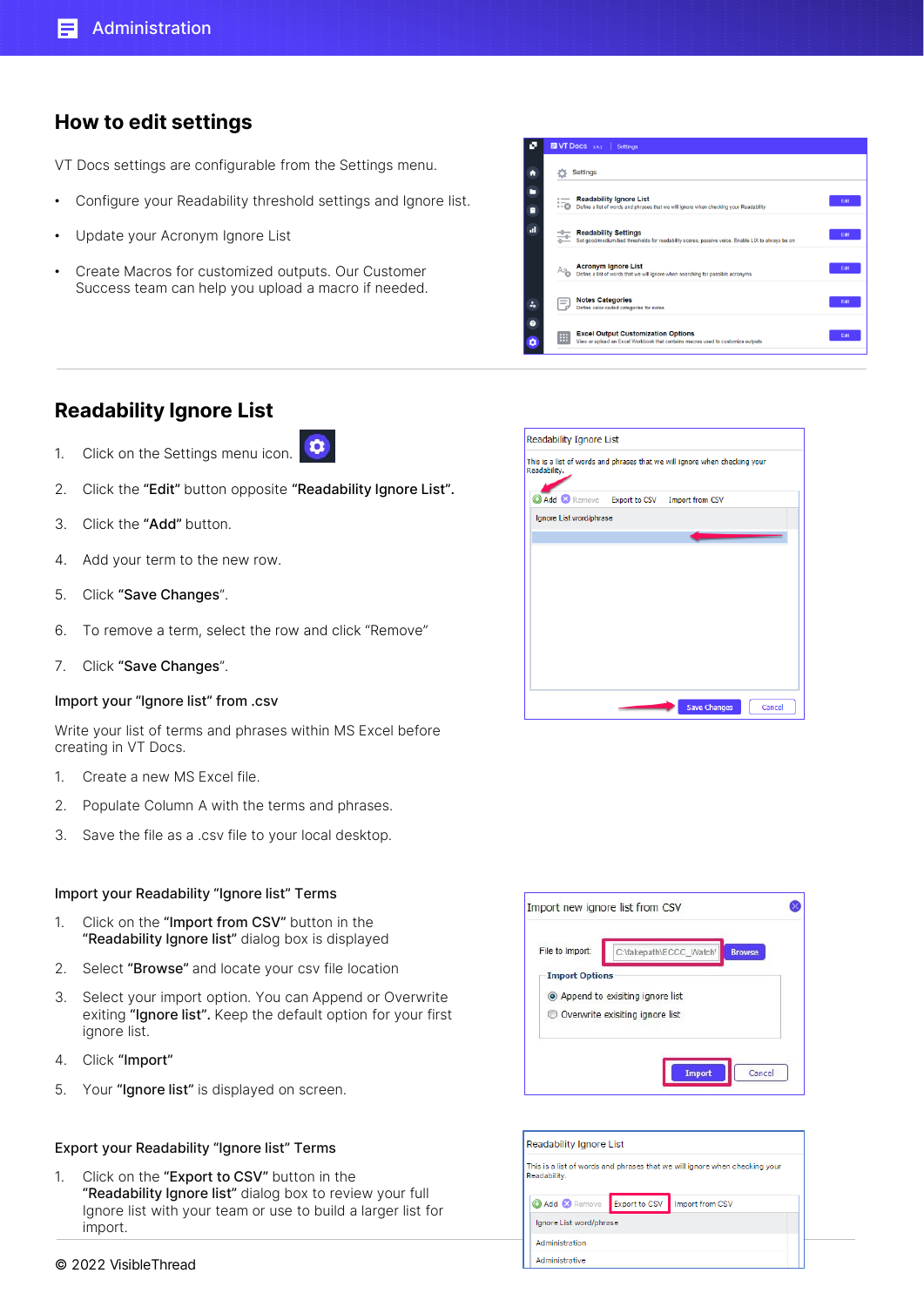## Readability Settings

- $\bullet$ 1. Click on the Settings menu icon.
- 2. Click the "Edit" button opposite "Readability Settings".
- 3. Use the slider to adjust the settings for each Language Threshold.
- 4. Click "Save Changes".

### Acronym Ignore List

- $\bullet$ 1. Click on the Settings menu icon.
- 2. Click the "Edit" button opposite "Acronym Ignore List".
- 3. Click the "Add" button to insert the new item.
- 4. Click "Save Changes".
- 5. To remove a term, select the row and click "Remove"
- 6. Click "Save Changes".

#### Import your Acronym "Ignore list" Terms

- 1. Click on the "Import from CSV" button in the "Acronym Ignore list" dialog box.
- 2. Select "Browse" and locate your csv file location
- 3. Select your import option. You can Append or Overwrite exiting "Ignore list". Keep the default option for your first ignore list.
- 4. Click "Import"
- 5. Your "Ignore list" is displayed on screen.

#### Export your Acronym "Ignore list" Terms

1. Click on the "Export to CSV" button in the "Readability Ignore list" dialog box to review your full Ignore list with your team or use to build a larger list for import.

| Readability Settings                                                                                                                                       |       |                     |        |  |  |              |
|------------------------------------------------------------------------------------------------------------------------------------------------------------|-------|---------------------|--------|--|--|--------------|
|                                                                                                                                                            | Didla |                     |        |  |  | <b>LYDDG</b> |
| Long Sentences:                                                                                                                                            | 15%   |                     |        |  |  | 5%           |
| Passive Voice:                                                                                                                                             | 10%   |                     |        |  |  | 4%           |
| Average Sentence Length:                                                                                                                                   | 18    |                     |        |  |  | 12           |
| Readability (Flesch): @                                                                                                                                    | 30    |                     |        |  |  | 50           |
| Readability (LIX): <sup>O</sup>                                                                                                                            | 60    |                     |        |  |  | 30           |
| Grade Level:                                                                                                                                               | 15    |                     |        |  |  | 12           |
| Long Sentence Limits<br>Treat sentences with 20 words or greater as Long.<br>Treat sentences with 30 words or greater as Very Long.<br><b>Lix Settings</b> |       |                     |        |  |  |              |
| Show LIX scores for folders which contain only English language files @ [                                                                                  |       |                     |        |  |  |              |
|                                                                                                                                                            |       | <b>Save Changes</b> | Cancel |  |  |              |

| Acronym Ignore List                                                                                                                                                    |  |                     |        |  |  |  |
|------------------------------------------------------------------------------------------------------------------------------------------------------------------------|--|---------------------|--------|--|--|--|
| This is a list of words (case sensitive, normally UPPERCASE) that we will<br>ignore when searching for possible acronyms. Use '*' to match any text e.g.<br>DARPA-BAA* |  |                     |        |  |  |  |
| Add & Remove Export to CSV Import from CSV                                                                                                                             |  |                     |        |  |  |  |
| Ignore word ▲                                                                                                                                                          |  |                     |        |  |  |  |
| <b>ABOUT</b>                                                                                                                                                           |  |                     |        |  |  |  |
| <b>AIRBUS</b>                                                                                                                                                          |  |                     |        |  |  |  |
| ALL.                                                                                                                                                                   |  |                     |        |  |  |  |
| AM                                                                                                                                                                     |  |                     |        |  |  |  |
| <b>AND</b>                                                                                                                                                             |  |                     |        |  |  |  |
| <b>ANNEX</b>                                                                                                                                                           |  |                     |        |  |  |  |
| <b>APPENDIX</b>                                                                                                                                                        |  |                     |        |  |  |  |
| <b>APR</b>                                                                                                                                                             |  |                     |        |  |  |  |
|                                                                                                                                                                        |  |                     |        |  |  |  |
|                                                                                                                                                                        |  | <b>Save Changes</b> | Cancel |  |  |  |

| Acronym Ignore List                                                                                                                                                    |                     |        |
|------------------------------------------------------------------------------------------------------------------------------------------------------------------------|---------------------|--------|
| This is a list of words (case sensitive, normally UPPERCASE) that we will<br>ignore when searching for possible acronyms. Use '*' to match any text e.g.<br>DARPA-BAA* |                     |        |
| <b>C</b> Add <b>C</b> Remove <b>Export to CSV</b>                                                                                                                      | Import from CSV     |        |
| Ignore word ▲                                                                                                                                                          |                     |        |
| <b>ABOUT</b>                                                                                                                                                           |                     |        |
|                                                                                                                                                                        | <b>Save Changes</b> | Cancel |
|                                                                                                                                                                        |                     |        |

| Acronym Ignore List                                                                                                                                                    |               |                     |        |
|------------------------------------------------------------------------------------------------------------------------------------------------------------------------|---------------|---------------------|--------|
| This is a list of words (case sensitive, normally UPPERCASE) that we will<br>ignore when searching for possible acronyms. Use '*' to match any text e.g.<br>DARPA-BAA* |               |                     |        |
| <b>Add X</b> Remove                                                                                                                                                    | Export to CSV | Import from CSV     |        |
| Ignore word $\triangle$                                                                                                                                                |               |                     |        |
| <b>ABOUT</b>                                                                                                                                                           |               |                     |        |
|                                                                                                                                                                        |               | <b>Save Changes</b> | Cancel |